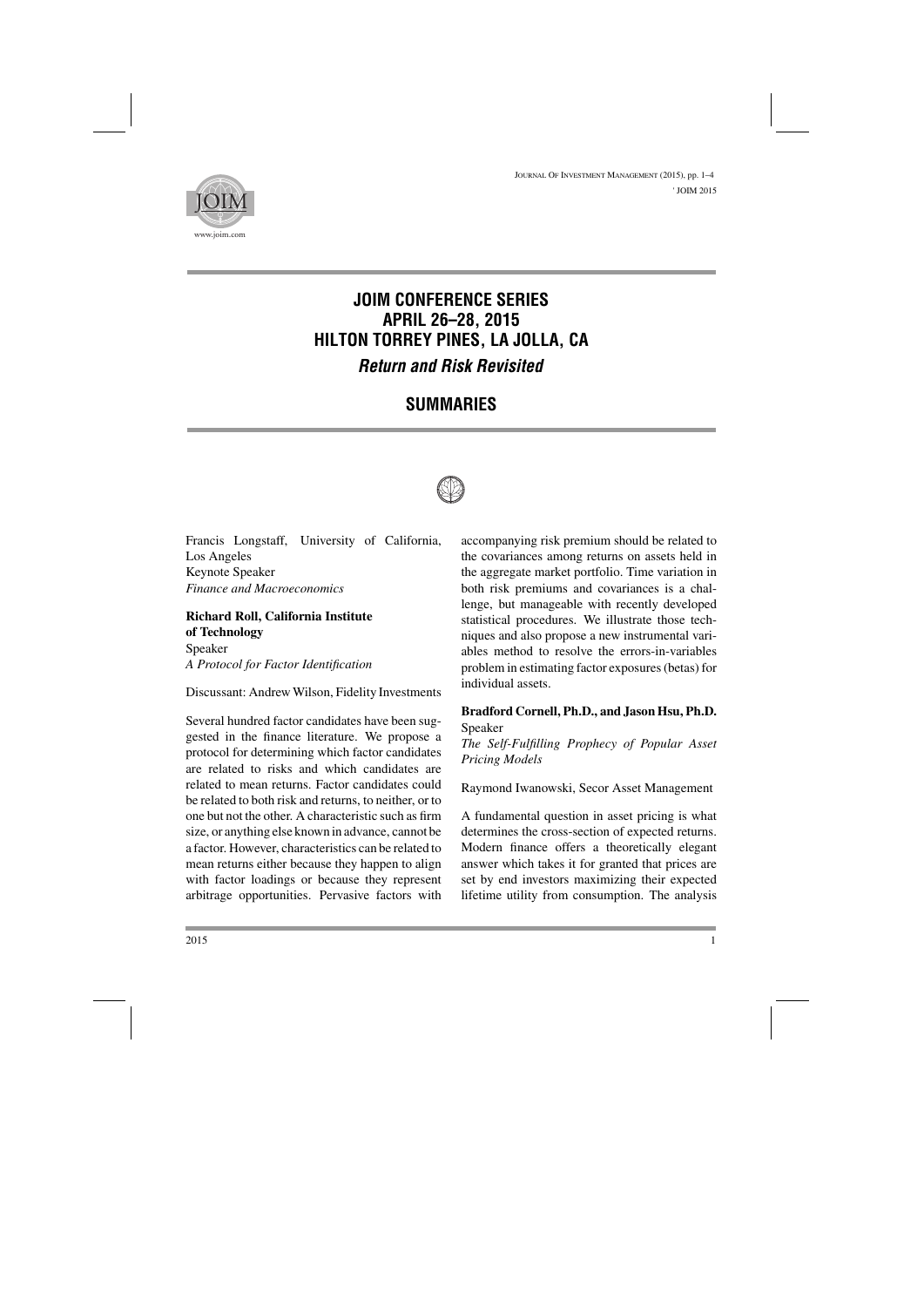implies that expected returns are a function of the covariance between security returns and per capita consumption growth.

Despite its appealing simplicity, the theory crucially depends on the counterfactual assumption that end investors make their own investment decisions. The traditional modeling framework has also failed in practice; it does not account for actual asset prices. In reality, due to cognitive limitations as well as constraints on the amount of time and information they have available, end investors delegate investment decision-making to an asset management ecosystem in which they play almost no role in setting prices. Instead, active, fundamentals-oriented portfolio managers set prices. This view of the institutional context gives rise to a provocative self-fulfilling prophecy. The cross-section of expected returns under such circumstances is determined by the discount rate models employed by these fundamental investors. Consequently, *the models not only describe expected returns, they also determine them.*

This hypothesis has numerous implications for both the theory of asset pricing and the practice of value-oriented investment management. For example, suppose that the historical value premium, which economists have attributed to an objective but hidden risk proxied by the HML factor, were actually the result of cognitive biases and behavioral mistakes. Even if the psychological origin were widely accepted, investment decision makers' continuing to include the HML beta in discount rate calculations would lead to the persistence of the value premium, rather than to its weakening or disappearance. That an asset pricing model can generate a self-fulfilling prophecy makes finance theory much less academic.

#### **Investors Do Not Get Paid for Bearing Risk** Speaker

Harry M. Markowitz, Harry Markowitz Co.

Discussant: Cel Kulasekaran, Windham Capital Management, LLC

The relationship between the excess return of each security and its beta, where beta is defined as its regression against the return on the market portfolio, is linear in the Sharpe–Lintner ("S–L") Capital Asset Pricing Model ("CAPM"). This linear relationship is often interpreted to mean that CAPM investors are paid for bearing systematic risk. In this article, I will show that this is not a correct interpretation because two securities may have identical risk structures in terms of their covariances with other securities in the market, yet have different excess returns. In fact, if the parameters of the CAPM are generated in a natural way, then securities with the same risk structure almost surely will have different expected returns.

## **Ronald N. Kahn, BlackRock, Inc.**

Speaker *Managing Multiple Managers 2.0*

Discussant: Sharon Hill, Delaware Advisors

Managing multiple managers is a central challenge facing almost all investors. The standard approach, which goes back several decades, involves mean/variance optimization applied to the portfolio of funds. Our experience managing a multi-strategy hedge fund through the financial crisis has helped us identify several issues with this approach:

- It is very sensitive to errors in forecast correlations.
- It leads to portfolios with low predicted risk, but high predicted Information Ratios. The textbook answer to this is to add leverage, however that is problematic post the financial crisis.
- The portfolio's risk budget is more concentrated in generic ideas than are the risk budgets of the underlying funds.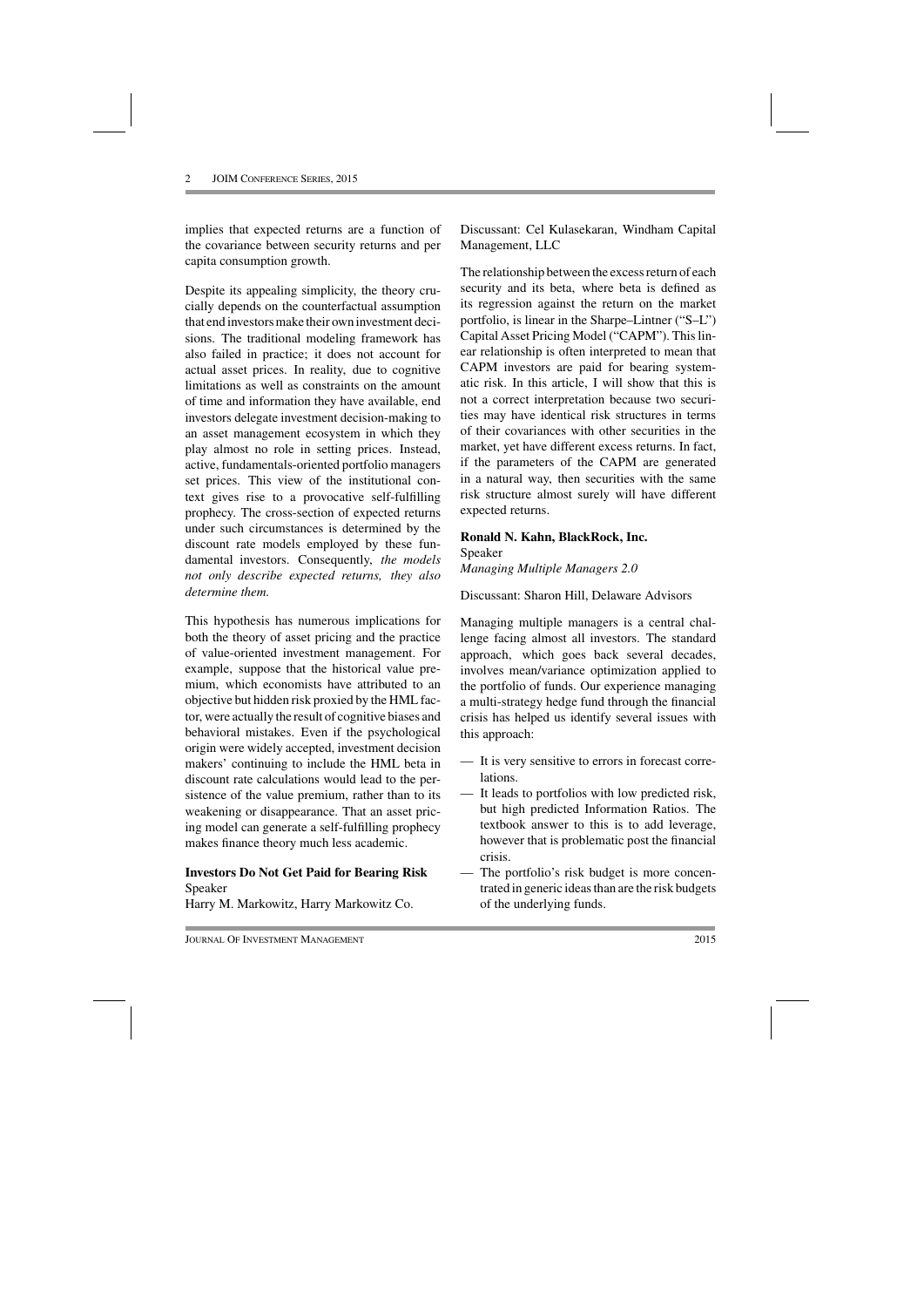These issues can lead to surprisingly negative tail events during crisis periods.

While there are no magic bullets to overcome these issues, we advocate increasing the concentration of the underlying funds, focusing them on orthogonal ideas, and running the funds to be part of a multi-strategy fund rather than a standalone fund. Multi-strategy funds have more flexibility here, as they control the underlying funds. The general challenge facing most investors is more difficult.

# **Sanjiv Das and Dan Ostrov, Santa Clara University**

Speaker *Efficient Rebalancing of Taxable Portfolios*

Discussant: Ananth Madhavan, BlackRock, Inc.

This paper presents tax-optimized rebalancing strategies for individuals over their entire life cycle under a tax regime based on the American tax model. We design a simulation model to find the tax efficient stock holding range that maximizes the expected utility of terminal wealth. Comparative statistics are presented for variations in market, tax, and investment parameters, including the effect of varying the rebalance frequency, the effect of using the full cost basis vs. the average cost basis, and the effect of the investor living vs. dying on the date of the portfolio's liquidation. We find that many reasonable scenarios correspond to an optimal strategy of passively allowing the fraction of the stock to vary over a given, finite range, but many other reasonable scenarios correspond to this range shrinking to a point, necessitating continual trading. We also show that as tax rates on capital gains increase, paradoxically, investors are often better off increasing the fraction of their portfolio invested in stock.

**David Turkington, State Street Global Exchange** Speaker

*The Divergence of High and Low Frequency Estimation: Causes and Consequences*

#### Discussant: Fei (Felix) Xu, Vanguard

Informed investors recognize that hedging at least some of a portfolio's currency exposure, in most cases, improves its quality, but the best approach for doing so is not often obvious. We investigate a variety of currency hedging strategies, including linear strategies, non-linear strategies, and combinations thereof, to help investors determine their most suitable strategy.

Although there is not a unique hedging strategy that is universally superior, we are able to quantify the advantages and disadvantages of various hedging strategies and draw several general conclusions. For example, more flexible hedging constraints offer greater potential for risk reduction, non-linear hedging strategies using options offer clear tradeoffs between the degree of protection and the cost of the strategies, and both linear and non-linear strategies can be combined using full-scale optimization to account for nonnormal payout structures and investor-specific preferences.

### **Allan Timmermann, University of California, San Diego**

Speaker

*Network Centrality and Fund Performance*

Discussant: Peter Lee, AlphaSimplex Group, LLC

A better understanding of how fund managers are able to outperform a reasonable, passive benchmark is crucial to many investment decisions in finance. This paper attempts to shed light on this question by considering the performance of a large cross-section of UK pension fund managers. Uniquely, we have data on how pension fund managers form networks through their sharing of clients (manager-manager overlap) or their appointment by the same consultant. We argue